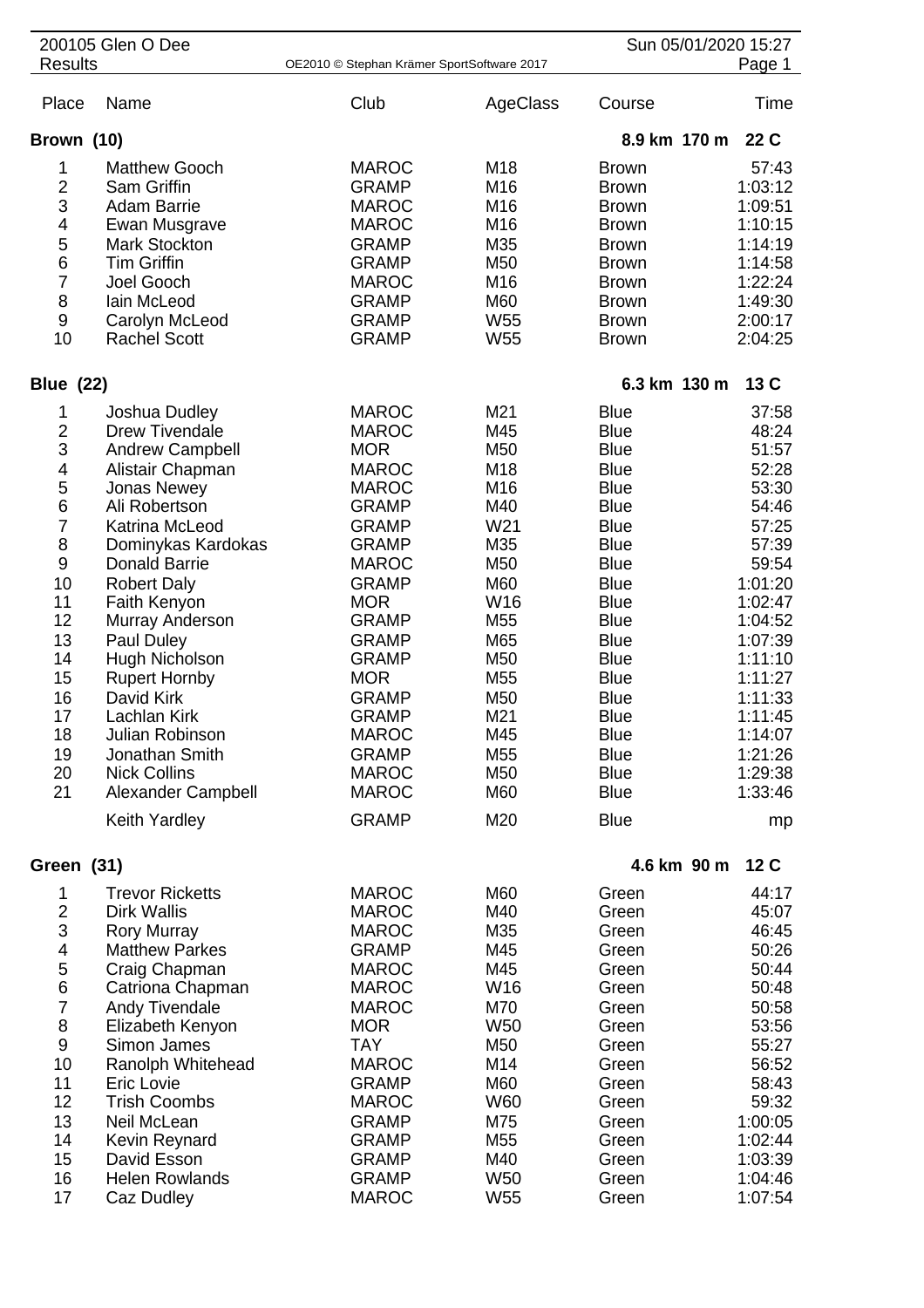| 200105 Glen O Dee                                                                               |                                                                                                                                                                                                                                                                       |                                                                                                                                                                                        |                                                                                                                                                  | Sun 05/01/2020 15:27                                                                                                                                                                  |                                                                                                                                        |
|-------------------------------------------------------------------------------------------------|-----------------------------------------------------------------------------------------------------------------------------------------------------------------------------------------------------------------------------------------------------------------------|----------------------------------------------------------------------------------------------------------------------------------------------------------------------------------------|--------------------------------------------------------------------------------------------------------------------------------------------------|---------------------------------------------------------------------------------------------------------------------------------------------------------------------------------------|----------------------------------------------------------------------------------------------------------------------------------------|
| <b>Results</b>                                                                                  |                                                                                                                                                                                                                                                                       | OE2010 © Stephan Krämer SportSoftware 2017                                                                                                                                             |                                                                                                                                                  |                                                                                                                                                                                       | Page 2                                                                                                                                 |
| Place                                                                                           | Name                                                                                                                                                                                                                                                                  | Club                                                                                                                                                                                   | AgeClass                                                                                                                                         | Course                                                                                                                                                                                | Time                                                                                                                                   |
| Green (31)                                                                                      |                                                                                                                                                                                                                                                                       |                                                                                                                                                                                        |                                                                                                                                                  | 4.6 km 90 m                                                                                                                                                                           | 12C                                                                                                                                    |
| 18<br>19<br>20<br>21<br>22<br>23<br>24<br>25<br>26<br>27<br>28<br>29                            | <b>Isobel Anderson</b><br>Laura Farquharson<br><b>Donald Grassie</b><br>Peter Craig<br>Kenneth Anderson<br>Rosslyn Nicholson<br>Norman Liley<br>Morven Farquharson<br>Kirsty Farquharson<br>Kate Anderson<br><b>Caroline James</b><br>Genevieve Jones<br>Alex Broodie | <b>GRAMP</b><br><b>GRAMP</b><br><b>MOR</b><br><b>MAROC</b><br><b>MOR</b><br><b>GRAMP</b><br><b>GRAMP</b><br><b>GRAMP</b><br><b>GRAMP</b><br><b>GRAMP</b><br><b>TAY</b><br><b>MAROC</b> | W <sub>18</sub><br><b>W50</b><br>M60<br>M75<br>M60<br><b>W50</b><br>M60<br>W16<br>W16<br>W <sub>55</sub><br>W <sub>50</sub><br><b>W70</b><br>M65 | Green<br>Green<br>Green<br>Green<br>Green<br>Green<br>Green<br>Green<br>Green<br>Green<br>Green<br>Green<br>Green                                                                     | 1:09:08<br>1:09:17<br>1:09:28<br>1:12:58<br>1:15:01<br>1:15:25<br>1:18:21<br>1:19:24<br>1:24:02<br>1:24:44<br>1:54:47<br>2:07:03<br>mp |
|                                                                                                 | David Burns                                                                                                                                                                                                                                                           |                                                                                                                                                                                        | M55                                                                                                                                              | Green                                                                                                                                                                                 | dnf                                                                                                                                    |
| Light green (13)                                                                                |                                                                                                                                                                                                                                                                       |                                                                                                                                                                                        |                                                                                                                                                  | 3.9 km 85 m                                                                                                                                                                           | 12C                                                                                                                                    |
| 1<br>$\overline{c}$<br>3<br>$\overline{\mathbf{4}}$<br>5<br>6<br>$\overline{7}$<br>8<br>9<br>10 | Yann Newey<br><b>Ruth Gooch</b><br><b>Blair Garrett</b><br>Anna Bichard<br>Lynn Collins<br>Oonagh Grassie<br>Fergus Kenyon<br>Craig Robinson<br><b>Ricky McKay</b><br>Carol Jackson                                                                                   | <b>MAROC</b><br><b>MAROC</b><br><b>MAROC</b><br><b>MAROC</b><br><b>MAROC</b><br><b>GRAMP</b><br><b>MOR</b><br><b>MAROC</b><br><b>MOR</b><br><b>GRAMP</b>                               | M14<br>W14<br>M14<br>W <sub>50</sub><br>W <sub>50</sub><br><b>W65</b><br>M14<br>M50<br>W <sub>55</sub>                                           | <b>Light Green</b><br><b>Light Green</b><br><b>Light Green</b><br>Light Green<br>Light Green<br>Light Green<br>Light Green<br>Light Green<br><b>Light Green</b><br><b>Light Green</b> | 48:04<br>51:50<br>53:32<br>56:40<br>1:00:26<br>1:04:13<br>1:08:49<br>1:15:53<br>1:38:02<br>1:51:21                                     |
|                                                                                                 | Catriona Pain<br><b>Esther Gooch</b><br>Paul Mather                                                                                                                                                                                                                   | <b>MAROC</b><br><b>MAROC</b>                                                                                                                                                           | W45<br>M40                                                                                                                                       | Light Green<br>Light Green<br>Light Green                                                                                                                                             | mp<br>dnf<br>dnf                                                                                                                       |
| Orange (12)                                                                                     |                                                                                                                                                                                                                                                                       |                                                                                                                                                                                        |                                                                                                                                                  | 3.2 km 50 m                                                                                                                                                                           | 11 C                                                                                                                                   |
| 1<br>$\overline{c}$<br>3<br>4<br>5<br>6<br>$\overline{7}$<br>8<br>9<br>10<br>11                 | <b>Ethan Wallis</b><br><b>Findlay Cormack</b><br>Louise Ryan<br><b>Alison Lovie</b><br>Lewis Dunbar<br>Alan Watson<br>Gillie Hagger<br><b>Emily Arthur</b><br><b>Marjory Craig</b><br><b>Calum Moore</b><br><b>Oliver Robinson</b><br><b>Mette Cormack</b>            | <b>MAROC</b><br><b>MAROC</b><br><b>GRAMP</b><br><b>MAROC</b><br><b>MAROC</b><br><b>MAROC</b><br><b>MAROC</b>                                                                           | M12<br>M12<br>M35<br><b>W60</b><br>M14<br>W40<br><b>W75</b><br>M14<br>M14<br>W45                                                                 | Orange<br>Orange<br>Orange<br>Orange<br>Orange<br>Orange<br>Orange<br>Orange<br>Orange<br>Orange<br>Orange<br>Orange                                                                  | 34:27<br>34:37<br>53:48<br>54:44<br>1:01:48<br>1:12:09<br>1:12:11<br>1:37:23<br>1:40:57<br>2:30:04<br>2:30:07<br>mp                    |
| Yellow (23)                                                                                     |                                                                                                                                                                                                                                                                       |                                                                                                                                                                                        |                                                                                                                                                  | 2.1 km 15 m                                                                                                                                                                           | 9 C                                                                                                                                    |
| 1<br>$\overline{2}$<br>3<br>4<br>5<br>6                                                         | <b>Ollie Carter</b><br>Ewan Johnston (s)<br><b>Emily Bichard</b><br>Guy Gibbons-Wood<br>Amelie Carter (s)<br>Marc & William (s)                                                                                                                                       | <b>MAROC</b><br><b>MAROC</b><br><b>MAROC</b>                                                                                                                                           | M12<br>M <sub>10</sub><br>W12<br>M12<br>W <sub>8</sub>                                                                                           | Yellow<br>Yellow<br>Yellow<br>Yellow<br>Yellow<br>Yellow                                                                                                                              | 14:18<br>18:48<br>19:27<br>19:55<br>20:53<br>21:30                                                                                     |